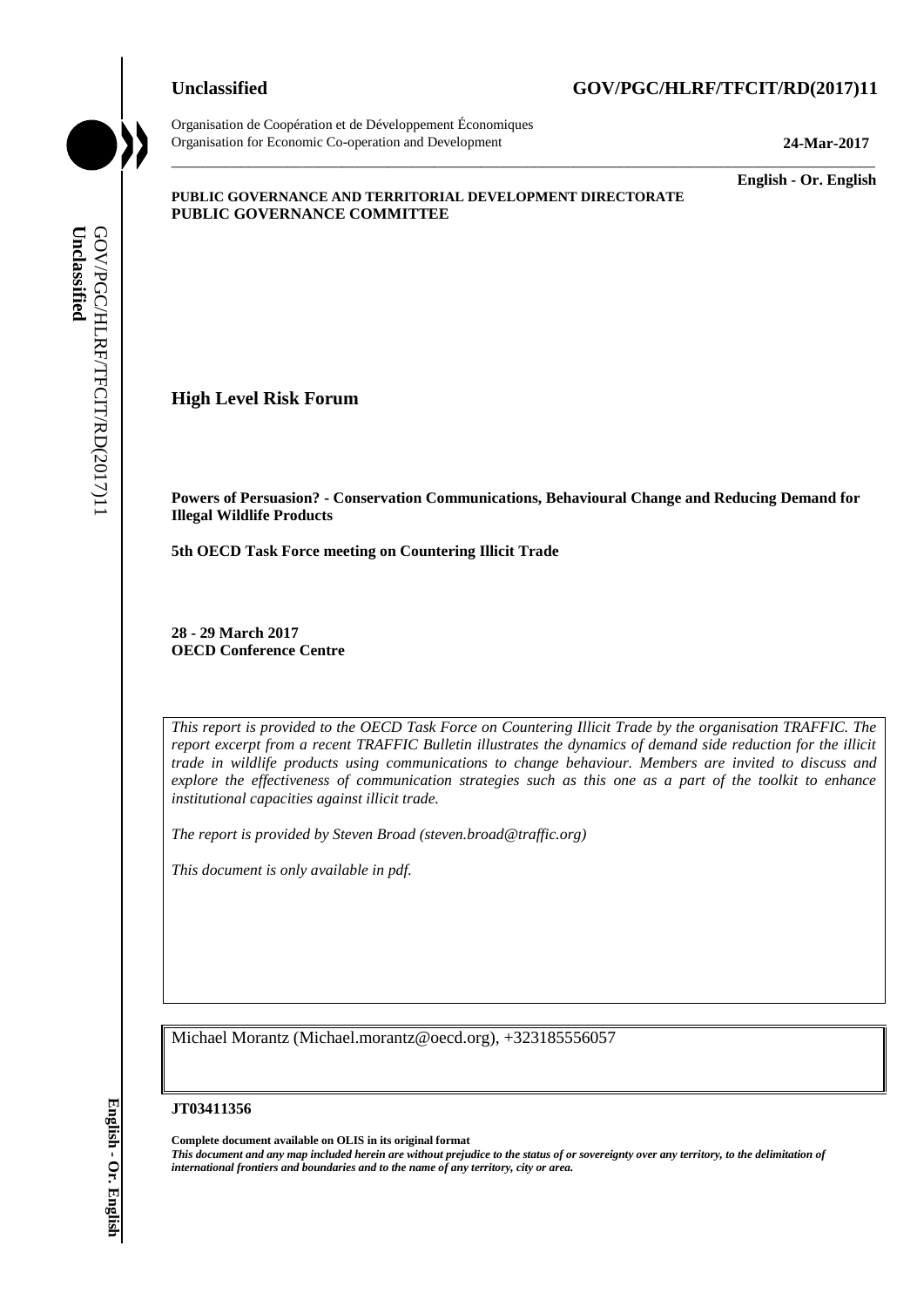## GOV/PGC/HLRF/TFCIT/RD(2017)11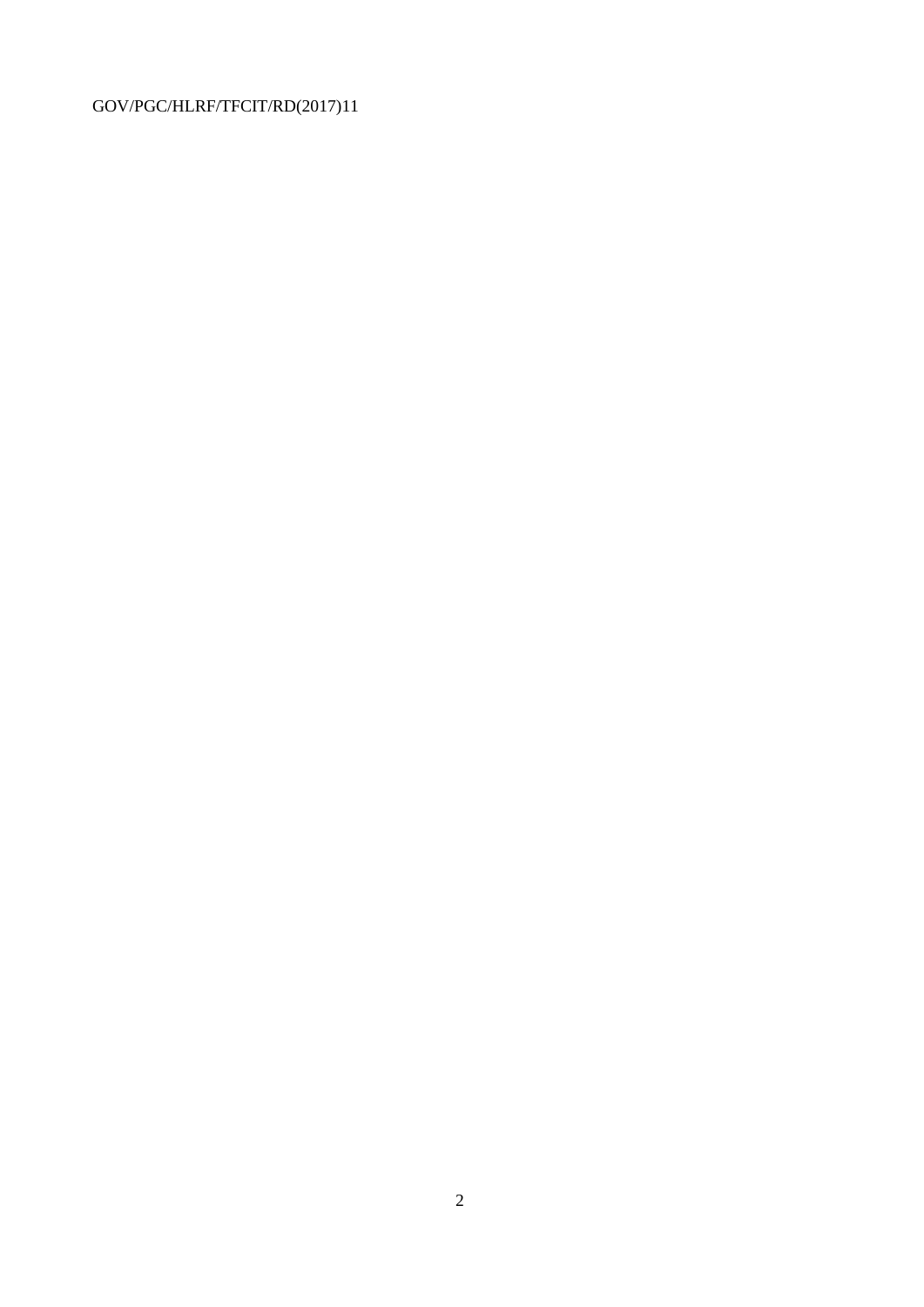# POWERS OF PERSUASION?

*Conservation Communications, Behavioural Change and Reducing Demand for Illegal Wildlife Products*

#### *Gayle Burgess*

a<br>a dichot *n recent years, the conservation sector has begun*  to embrace the powerful potential for behavioural *science to help change wildlife product consumer choice (TRAFFIC, 2012). A common question arising is:* "How can we change people's behaviour *so they just care about [threatened] animals and stop consuming their products?" This suggests a* dichotomy between how the sector is perceiving the *opportunity and what it is in reality. In order to influence* buyer behaviour, conservationists need to understand what *consumers seek and work with that—not focus on what they don't and try to change it1 (TRAFFIC, 2016a; TRAFFIC, 2016b; Hesselink, 2016).*

*This paper aims to promote and support reflection around such considerations, amongst those designing communications aiming to reduce demand for illegal z* wildlife products. It also seeks to introduce some of the *core behavioural science concepts and theories that could form critical points of reference when creating messages and approaches to change consumer choice. In this manner it builds upon the dialogue between those in the demand reduction Community of Practice at the* Changing Behaviour to Reduce Demand for Illegal Wildlife Products *workshop (Hong Kong, 7–9 March 2016)2 .*

#### **Orientation and Overview**

Behavioural science is a diverse discipline, encompassing aspects of sociology, psychology, economics, media, marketing and communications, amongst others. "Hybrid" fields informing insight into the determinants of behaviour and approaches to alter it, include social psychology, behavioural economics and social marketing. Application of concepts and strategic approaches from these fields is relatively new to conservation science (e.g. Veríssimo, 2013; Bennett and Roth, 2015) but due to the urgency of the poaching crisis facing some species, need to be understood and applied rapidly. Attempts to tackle wildlife trafficking and mitigate the markets driving it thus need to be exigent in their exploration of new areas of academic research and expert opinion (Zain, 2012). "Behavioural change" and "social marketing" are becoming commonplace terms in conservation parlance, but when assessed, current demand reduction communications rarely demonstrate adherence to relevant theories of change, benchmark criteria or quality assurance frameworks (Olmedo, 2015; Olmedo *et al.,* in prep.). What can be done to address this?

*https://www.iucn.org/commissions/commission-education-and-Communication/our-work/love-not-loss; <sup>2</sup>Key aspects are considered further in the Wildlife Consumer Behaviour Change Toolkit*   $(www.changewilldlife consumers.org)$ 

 Relevant context for a response relates to consideration, from a behavioural science perspective, of two recent forces. The first: the strong political reaction to the poaching crisis, with government declarations of zero-tolerance and stockpile destruction. Since 2007, more than 226 tonnes of elephant ivory have been destroyed in 24 separate events in 20 countries (Milliken et al., 2016). Media coverage has featured dramatic pictures of burning pyres, impassioned pleas and moving speeches appealing for the international community to help range States protect local livelihoods, national heritage and the global commons, by saving emblematic species such as elephants (Nuwer, 2016; Goldbaum, 2015). The second: the response of non-governmental organizations (NGOs) to the concern of their constituents, through communications calling for compassion for, for example, elephants and for consumers to stop buying, for example, ivory. Themes have included raising awareness that elephants die when their "teeth" are extracted and in great pain. Appeals emphasize thousands of animals affected annually, and reference the broader impacts of trafficking, plus punitive measures for those caught purchasing illegally.

 Ultimately, these two forces combine to infer scarcity of raw material available to the market, whilst highlighting in a pervasive high-profile manner the threat of extinction to several species. Mass-media distribution of images of powerful animals, celebrating their majesty, highlighting their rarity, the dwindling supply of their products and appealing for empathy for their plight, is commonplace, but without consideration, from a behavioural science perspective, of the potential influence on the choices of wildlife consumers.



*Changing Behaviour to Reduce Demand for Illegal Wildlife Products* **workshop, Hong Kong, 7–9 March 2016.**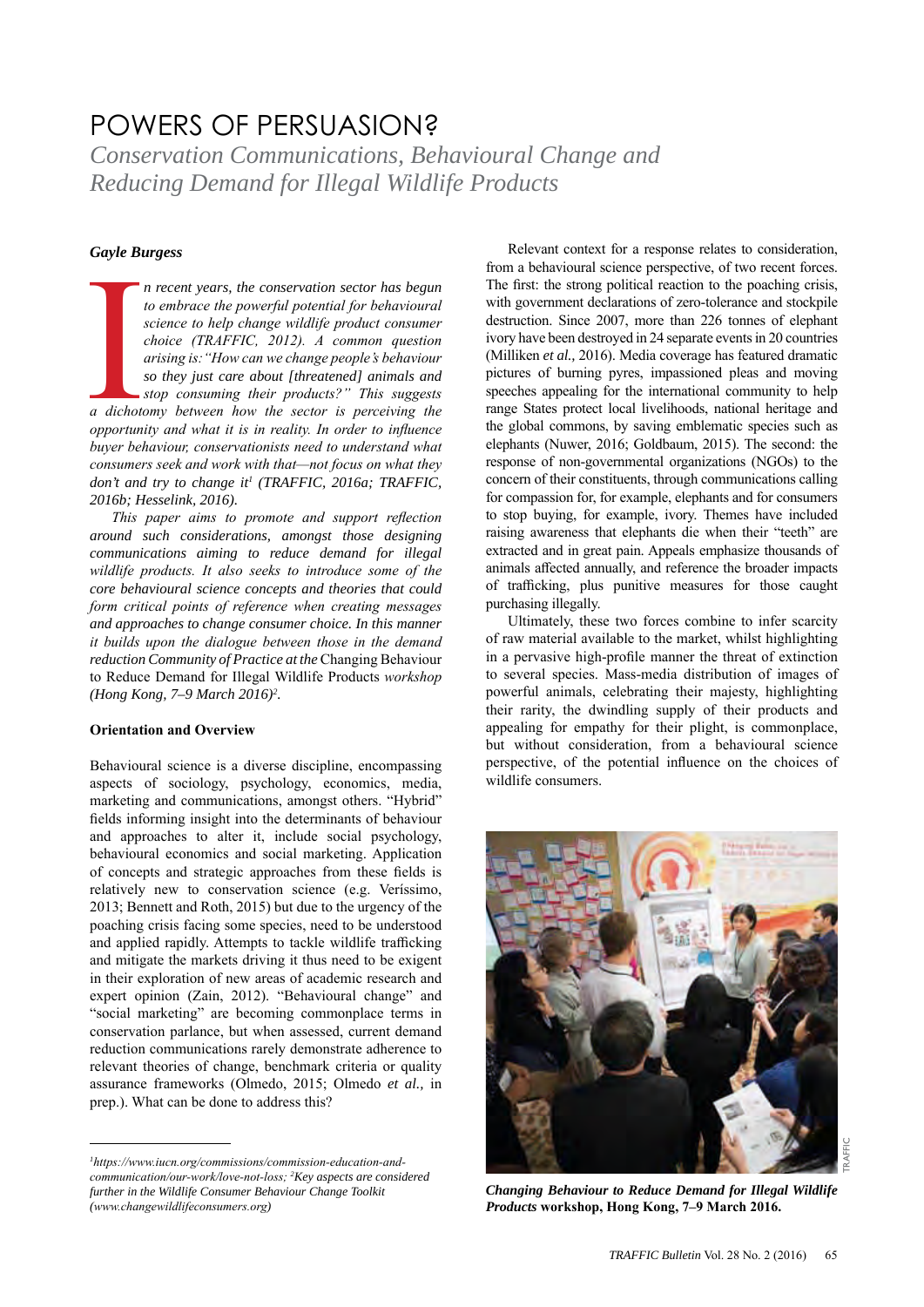Research insight suggests some people are motivated to acquire wildlife products specifically because they are rare or precious (TRAFFIC, 2013; Kennaugh, 2016) and likely to hold or potentially increase in value as species become scarcer. Some people may see the illegal status of goods as making them more desirable, providing a perverse "social proof" that they are above the law. What if pictures of powerful animals encourage some people to consume products from them, to imbue such attributes/embody their virtues? And why should people care about animals with which they have little, if any, direct contact? What sort of communications should the conservation sector issue to reduce demand for their products then?

 This paper considers such questions, whilst introducing some aspects of behavioural science that could help guide, shape and inform an impactful response.

#### **Meaning and the Most Effective Mechanisms for Transformative, not Transient, Change**

To provide a common foundation for other aspects of this paper, it is worth clarifying the scope and meaning first. Much recent discourse has been devoted to definitions of demand reduction. While there are clear frames of reference in relation to illicit drug consumption or economic trends, less are evident in conservation. For the purpose of this paper, demand reduction is considered a process and result; the process of reducing the expressed intent of potential consumers to purchase products, and the result of changing actual buyer behaviour: i.e. fewer illegal wildlife products bought.

To achieve this, an "enabling environment" of effective action to starve the supply of goods into the market (i.e. "supply reduction") is critical<sup>3</sup> (Burgess and Compton, 2013). Supply reduction encompasses effort to ensure effective enforcement in protected areas, range States and throughout the trade route (i.e. including in the market). The generation and provision of actionable information; technical support to identify major markets, trends and dynamics; and capacity building to enable relevant authorities to mitigate them, are all relevant. Most work to prevent poaching and trafficking aligns with this definition.

 A strong legislative, regulatory and policy framework at international, regional and national levels, is also a requisite. Significant progress in this regard has occurred in recent years. Examples include the United Nations General Assembly (UNGA) Resolution 69/314, on "Tackling Illicit

Trafficking in Wildlife". This landmark Resolution, attained after three vears of diplomatic effort, was co-sponsored by 86 countries and adopted by all 193 UN Member States in May 2015. Clause 7 "Urges Member States to engage actively in efforts to raise awareness about, and address the problems and risks associated with, the supply and transit of, and demand for, illegal wildlife products, and to reduce the demand using targeted strategies in order to influence consumer behaviour" (United Nations, 2015; TRAFFIC, 2016c).

 Previous examples of successful demand reduction (Kitade and Toko, 2016) reinforce that a "Twin-Track Approach" is a key mechanism through which to deliver against such imperatives (TRAFFIC, 2016b). Track One involves measures to impose a societal behavioural control (e.g. policies, legislation and regulation) or restrict consumer choice (e.g. retailers removing offers for sale). Track Two involves messaging, issued by messengers influential with target audiences, to shape individual motivation.

Behaviour Change Communications (BCC) demonstrate delivery against Track Two in particular, by using messaging and messengers that focus on influencing the individual determinants of choice. In some instances, they use social marketing criteria4 . Social and Behavioural Change Communications (SBCC) are slightly broader in scope, and consider the "socio-ecological" determinants of choice. In simple terms, they encompass aspects such as advocacy, public engagement and community mobilization, alongside strategic and targeted communications. They originated in the development and public health arena, where it has been recognized that "Individuals and their immediate social relationships are dependent on the larger structural and environmental systems: gender, power, culture, community, organization, political and economic environments" (Manoff Group, 2016). The Twin-Tracks of measures to impose societal control and messaging to shape individual motivation, can in this manner relate to all.

The "Five Step Process" used by TRAFFIC (see Fig. 1) provides a conceptual framework for developing Behaviour Change Communications and Social and Behavioural Change Communications. It has been endorsed by the Global Tiger Recovery Programme and the Rhino Working Group established under CITES (the Convention on International Trade in Endangered Species of Wild Fauna and Flora), as a valid approach for framing species-specific and systemic interventions (Burgess and Compton, 2013).



**Fig. 1. The Five step process in relation to initiatives and communications to change behaviour.**

<sup>3</sup>https://www.gov.uk/government/uploads/system/uploads/attachment\_data/file/281289/london-wildlife-conference-declaration-140213.pdf; <sup>4</sup>NSMC 'Benchmark Criteria': http://thensmc.com/sites/default/files/benchmark-criteria-090910.pdf.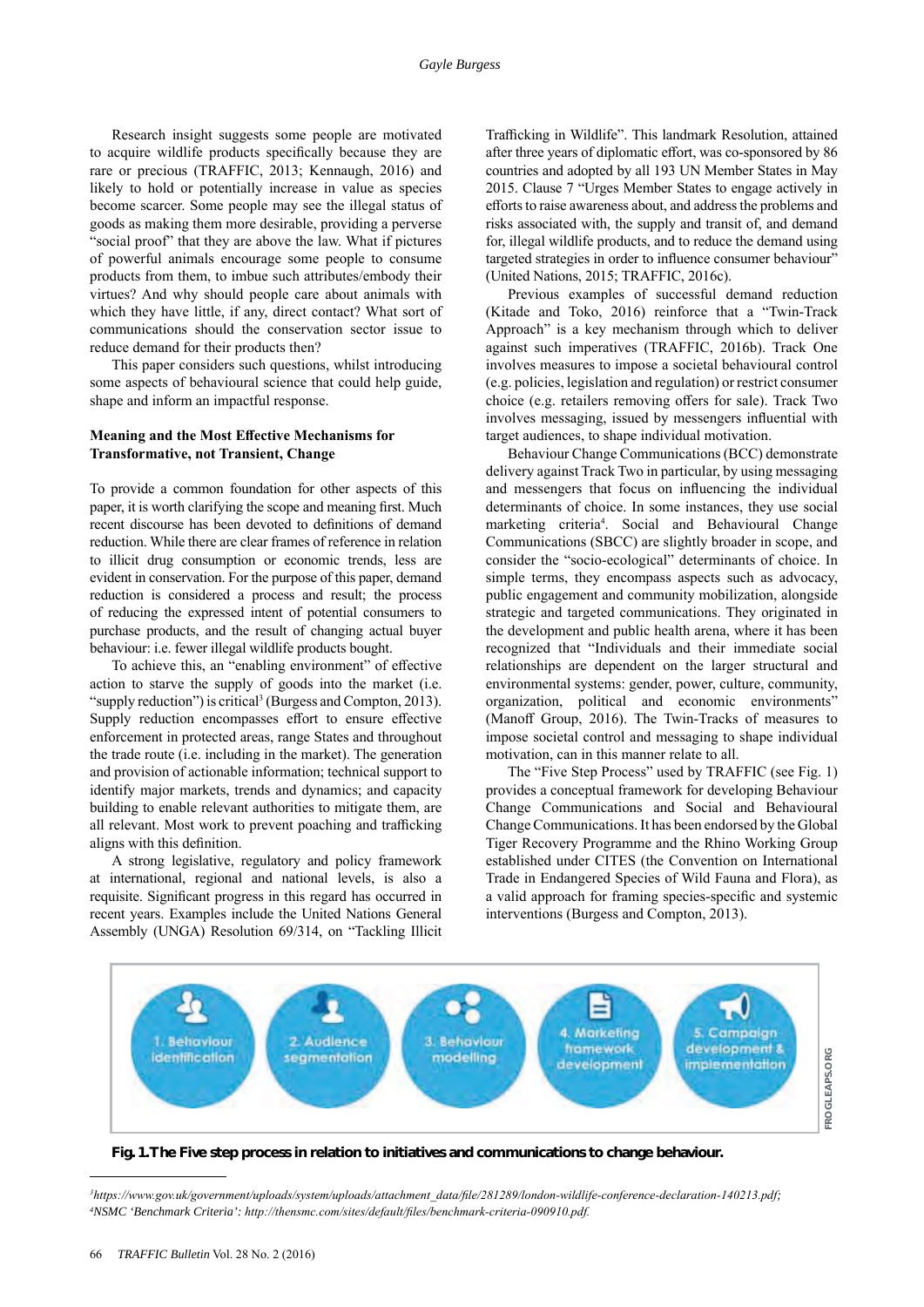In Steps One and Two, research is conducted to identify the specific behaviour (Step One) and audience (Step Two) the communications should target. A foundational understanding usually arises through market research, which assesses various facets of trade dynamics. Metrics can include those around poaching, trafficking and seizure data, plus availability (and ideally price) of product in virtual and physical markets. Time-series data illuminating trends over time can also identify predictors for emerging markets and perhaps some of the pressure points to terminate them.

 Media articles and anecdotal observations may disproportionately highlight sensational extremes, but where rigour is applied (i.e. in high-quality investigative journalism), may also generate contextual insights. A sense of how products are sold, where, for what price, in which circumstances, to whom, why, etc., may help to identify candidate areas for further investigation, if being unlikely to set future research direction.

 Knowledge arising from market research is what typically informs the focus for survey design in subsequent consumer research. Consumer research may include observational, derived/stated preference, or self-reported qualitative and quantitative components. It will seek to identify the socioeconomic determinants and psycho-demographic drivers for desire and behaviour. A "benefits and barriers" style analysis may also be conducted to inform a social marketing approach. A mix of methods is instrumental in securing robust insights and statistically significant data.

In Step Three, findings from both market research and consumer research are cross-referenced against behavioural change models, frameworks, flow-diagrams, decision trees and theories of change. The conservation community is fortunate in that a large number of these have already been tried and tested in fields such as public health, international development and sustainable lifestyles. An extensive literature and body of evidence has thus emerged and is available to inform decision-making around the most effective messages, messengers and mechanisms to employ when influencing changes in consumer intention and behaviour.

Step Four will utilize these findings and references to behaviour change theory, to inform intervention design. A (social) marketing framework will map how communications can erode or undermine motivations for the "bad" behaviour, and/or highlight the utility of the "good" or preferred behavioural alternative. Step Five will implement all, and assess impact through an iterative approach (in line with e.g. World Bank, 2015). Findings inform adaptive management of messaging, messengers and mechanisms.

 In this manner, the Five Step Process is intended to provide a framework for designing and delivering demand reduction interventions that achieve transformative, rather than transient, behavioural change impact.

#### **Mixing Methods: the Mesh between Awareness-raising and Communications to Change Behaviour**

Within this context, conservation communications that raise awareness of key issues, are distinguished from those explicitly designed to change behaviour. Conservation NGOs have a compelling rationale for issuing awarenessraising communications. Some may share shocking statistics and present visceral imagery to promote public action and raise resources to stop species extinction.

 Awareness-raising communications are typically distributed using multiple mass-media channels. Communications to change behaviour tend to be more targeted, placed in locations frequented by the intended audience, distributed by those believed to be influential with them and employing an evidence-based and insight-led approach to messaging. Awareness-raising communications impart information and increase the "Knowledge" of those exposed to them. Behaviour Change Communications attempt to change "Attitudes" and ultimately "Practice". In this manner, they aim to move people through "stages" in a behaviour change journey (e.g. Valente *et al.* This builds on several "composite models" of behavioural change, a notable example of which is the Trans-theoretical Model (Prochaska and Velicer, 1997).

 This central tenet of behavioural science, also known as the "Stages of Change" Model, originates from the public health arena, and reinforces that behaviour change typically occurs incrementally through a series of steps in cognition and action. For example, through contemplation of stopping smoking or eating more healthily, preparation to do so mentally, and then commitment to action and doing so. Communications to change behaviour should relate to each of these steps. Relapse, reflection and refinement are recognized as integral to ensuring an enduring effect and lasting change in the longer term.

 These sort of distinctions between awareness-raising and communications to change behaviour are not just definitional issues. Discussion with various experts in influencing consumer choice (TRAFFIC, 2012) has reinforced that while the conservation community has for many years relied on awareness-raising communications to protect species, the messaging used often speaks to the conservation community's values rather than those of wildlife consumers. The escalating threat to species in spite of such communications would support this assertion, and suggest that a fresh approach, grounded in consumer insight and behavioural science, is required (Burgess and Compton,  $2013$ ).

 On the one hand, illegal wildlife product consumers may not be persuaded by concerns for animals often far removed from them. On the other, even if they purport to be, behavioural science would suggest it would not be wise to rely on them to behave "rationally" as a result; i.e. they may be aware of something, even claim to care strongly about it, but not necessarily act accordingly. Many reasons for this are suggested in the literature. Social psychologists identify factors such as "social choreography", peer pressure, "group-think", human "herd behaviour" and "mimicry" (e.g. Bond, 2014). In simple terms, if you perceive everybody else around you is still buying e.g. ivory, despite awareness that e.g. elephants are dying, the desire to conform could override the one to stop. An additional consideration is that communications highlighting everybody is buying e.g. ivory, risks providing proof that such "bad" behaviour cannot really carry much in the way of negative personal consequence anyway.

 Behavioural economists distinguish real "Humans" from purely rational "Econs" (e.g. Hollis and Nell, 1975; Thaler and Sunstein, 2009) due to consumption choices incongruous with individual values, and associated aspects of irrationality (Ariely, 2008). Environmental psychologists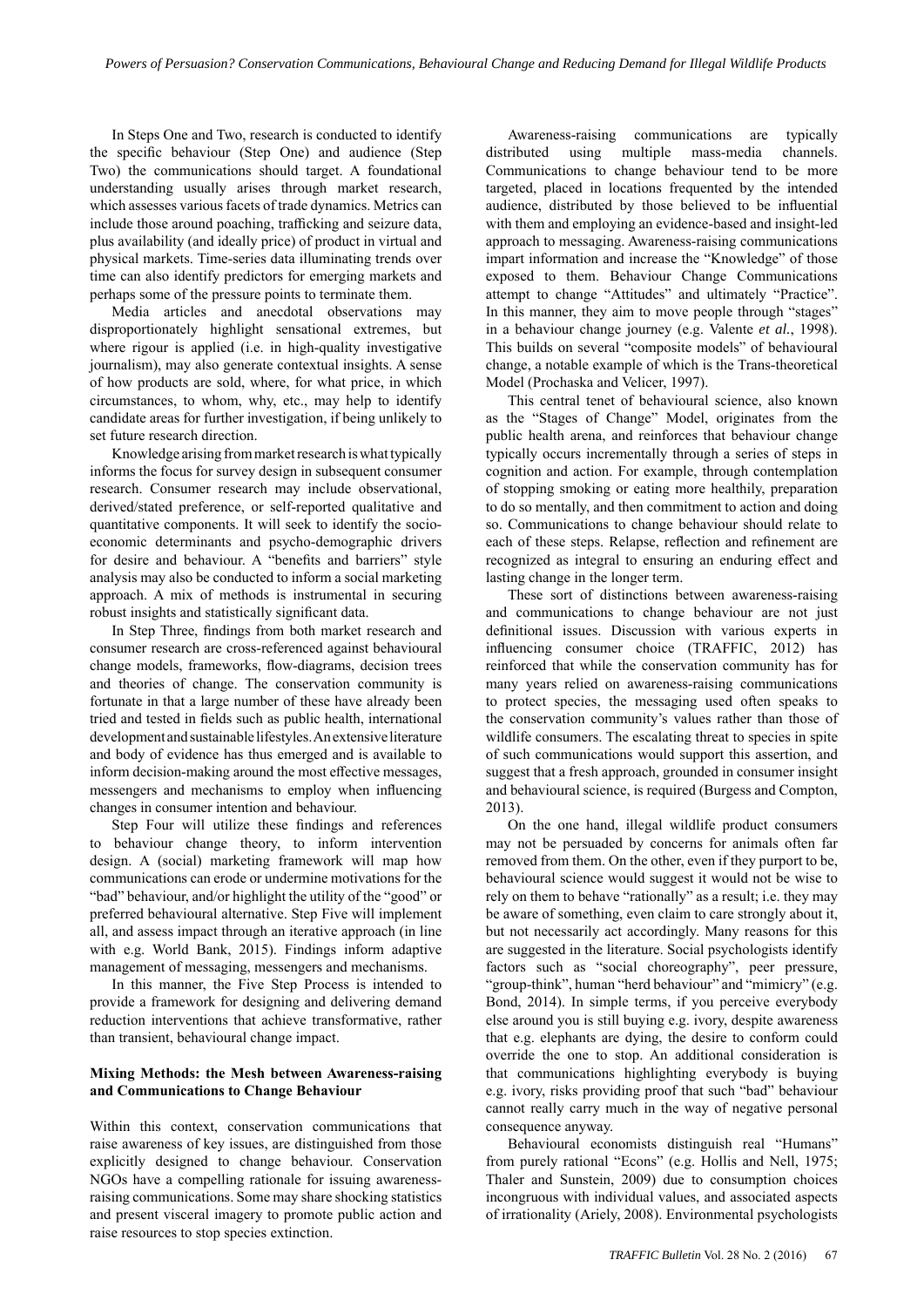

**A shopkeeper in Hoi An, Viet Nam, explaining the power of Tigers in traditional medicine.** 

have a corollary in the "Value-Action Gap" (Kollmuss and Agyeman,  $2002$ ); i.e. a recognition that survey respondents often report caring about the planet and living a sustainable lifestyle to protect it, but do not then save an adequate amount of water, waste and energy to do so.

 When TRAFFIC commissioned Ipsos to conduct rhinoceros horn consumer research in Viet Nam (TRAFFIC, 2013), qualitative responses included: "It's poachers who kill them not me, I only buy it"; and "If rhinos go extinct… it's normal, dinosaurs went extinct"; finally "[These animals] live in the forest, we have never see them… so, nothing impacts our life" [sic]. Respondents indicated those concerned about such animals would issue this type of messaging, implying that communications carrying conservation NGO branding risk being dismissed as a result. The Chi initiative<sup>5</sup> has developed its own brand and avoided overt association with conservation interests as a consequence.

 More recent research by others—using a stated preference technique on the one hand, and regression analyses to test the integrity of self-reported opinion on the other—has revealed that while consumers may show support for legislation as a key mechanism to save threatened species, neither their awareness of the law nor their desire to avoid cruelty to animals is necessarily the most effective way to change buyer behaviour (Globescan/National Geographic, 2015; APCO/The Nature Conservancy, 2015).

 From a behavioural science perspective, this may demonstrate Brehm's "Reactance Theory" (Brehm, 1966), when an individual's freedoms, i.e. the ability to buy ivory, is at risk of being restricted, they can react by defiantly "overcompensating" i.e. significantly increasing their motivation to reacquire the freedom. Thus it reinforces that a "Twin-Track Approach" to change is critical; i.e. that legislation and regulations must be accompanied by tailored, evidence-based, specific messaging in order to effect meaningful change.

A further study identified that of those who said they would buy rhinoceros horn in China as a luxury good,  $65.8\%$  said they would buy it specifically because it was rare, with 31.6% indicating they would prefer Asian horn over African as it was even rarer. From a behavioural science perspective, this is aligned with Cialdini's Principle No. 6 "Scarcity" in "Principles of Persuasion" (Cialdini, 2006). Finally, "When questions about buying preferences were coupled with questions about rhinoceros population levels, the effect of population on potential buyers for rhinoceros horn as a luxury product, was not significant at any price." (Kennaugh, 2016), thus illustrating less interest around conservation concerns.

 Overall, this reinforces the value of considering behavioural science perspective, and of applying communications and approaches to change buyer behaviour in order to reduce the demand for illegal wildlife products. The extent to which conservation communications that raise awareness should be a precursor for, or supporter of, Behavioural Change Communications and Social and Behavioural Change Communications, needs to be explored further. By setting the tone around what is and is not socially acceptable, awareness-raising may hold the potential to influence the socio-ecological determinants of decisionmaking, but little is actually known about the extent to which it does so, and further investigation around the value of mixing methods to maximize impact, would be useful. In the environmental education sector, much research has been conducted on what, if anything, triggers the transition from awareness to action. Interesting debate has occurred around the "Attitude-Behaviour-Context" (ABC) model (Stern, 2000) and in relation to the "Behaviour-Impact Gap" (Csutora, 2012). The demand reduction Community of Practice may find these a useful orientation in the first instance.

### **Motivational Clusters, and More Impactful Messaging and Messengers**

Broadly speaking, the available market research and consumer research influencing current demand reduction initiatives, suggests diverse socio-economic determinants and psycho-social drivers for consumer intention and behaviour. Looking at the evidence through a behavioural science lens (i.e. rather than one focused on either taxonomies, commodities or geographies), the "Motivational Clusters" set out in Fig. 2 are, to a greater or lesser extent, apparent.

 The Clusters are not mutually exclusive; overlap is inherent and reflects the reality of what drives consumer choice. A primary motivation (e.g. Reputational) may relate to a secondary one (e.g. Social), and changes over time can be expected. Some Clusters may be umbrella headings (e.g. Emotional and Functional) for others (e.g. Reputational, Social and Recreational, and; Financial, Medicinal and Nutritional, respectively); but the latter may be a specific facet of the former that is useful to distinguish when designing highly targeted messaging.

 Research suggests that each Cluster is evident to varying extents for different taxonomies, commodities and geographies. From a behavioural science perspective, considering the "Motivational Cluster" first, but localizing messaging according to those geographies, may help to *<sup>5</sup>*

*http://suctaichi.com/*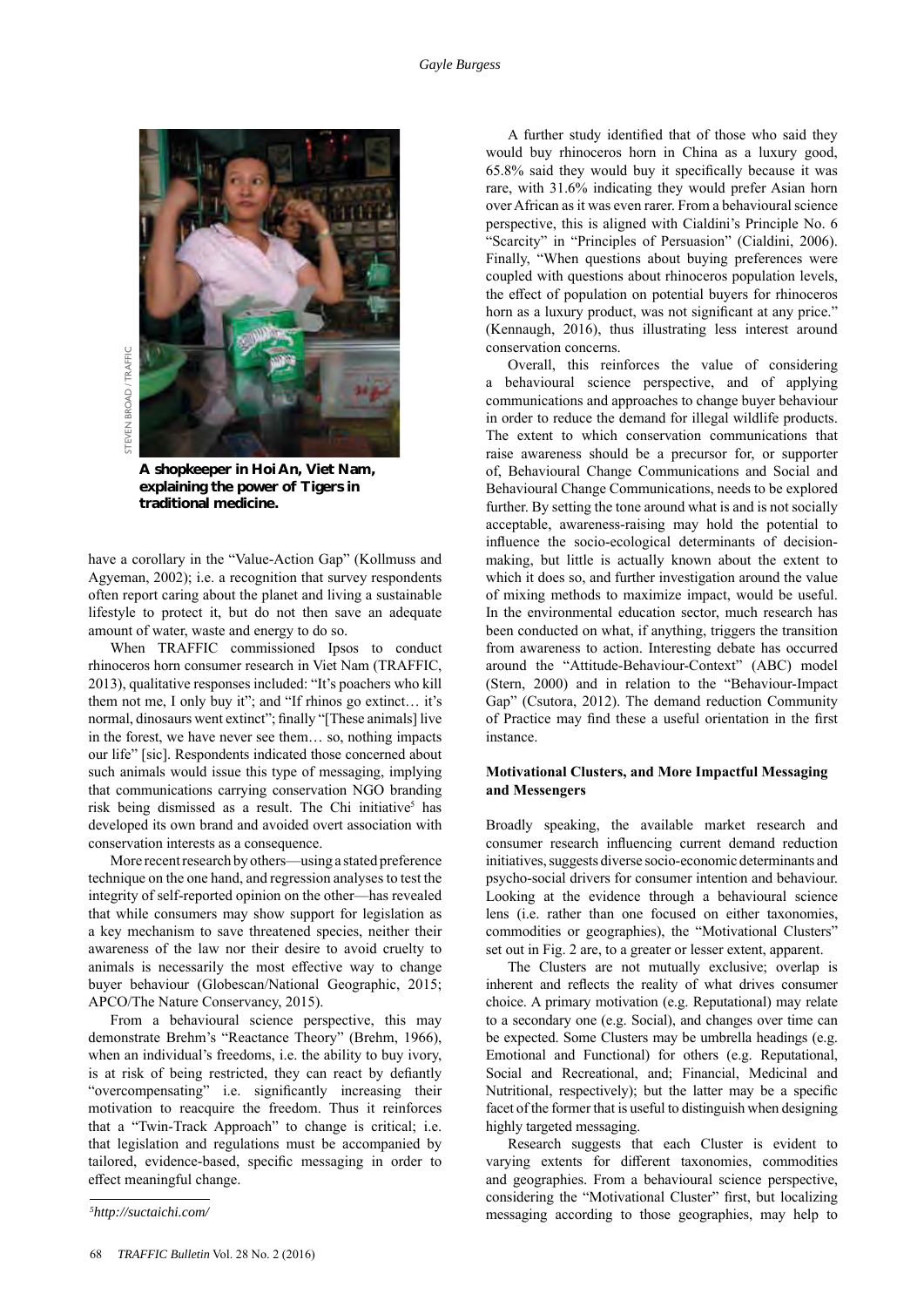|    | Cultural     | Behaviours that represent the purchase or use of products in recognition or celebration of a specific facet of<br>cultural heritage or tradition       |
|----|--------------|--------------------------------------------------------------------------------------------------------------------------------------------------------|
| 2  | Emotional    | Behaviours that represent the purchase or use of products to fulfil hedonistic pleasure—i.e. for personal<br>adornment or household display            |
| 3  | Financial    | Behaviours that represent the purchase or use of products for investment purposes, as a financial security<br>strategy or similar                      |
| 4  | Functional   | Behaviours that represent the purchase or use of products to fulfil an everyday purpose or function                                                    |
| 5. | Nutritional  | Behaviours that represent the purchase or use of products to fulfil a simple need for protein or food                                                  |
| 6  | Medicinal    | Behaviours that represent the purchase or use of products for perceived treatment of illness or promotion of<br>wellness (i.e. curative /preventative) |
|    | Recreational | Behaviours that represent the purchase or use of products as part of a leisure or pastime activity                                                     |
| 8  | Reputational | Behaviours that represent the purchase or use of products for reputational gain—or "face"; to gain currency<br>in a business transaction perhaps       |
| 9  | Social       | Behaviours that represent the purchase or use of products for social gain—to impress a peer group with a<br>newfound "status" or wealth                |
|    | 10 Spiritual | Behaviours that represent the purchase or use of products to bring "good luck" or good fortune in business<br>or life                                  |

**Fig. 2. Motivational Clusters.**

maximize synergies. This is because consumers are driven primarily by the motivations their purchase/use fulfils; taxonomic and commodity considerations may be secondary, instead driving perceptions of the "utility" the product offers in meeting the motivation, as per evidence recounted previously. Alongside this, human behaviour is universal (e.g. J. Drummond pers comm., 2015). Both factors combine to suggest that messaging focused on eroding the motivations evident in a Cluster could be informed by a universal behavioural science theoretical foundation, but localized to benefit several taxonomies and commodities simultaneously.

 For example, designing messaging to reduce the demand for illegal wildlife products used for the "Emotional" Cluster by the "new-wealthy" in urban centres in Viet Nam, may refer to several tried and trusted models in behavioural science (e.g. the aforementioned "Trans-theoretical Model", but also the "Theory of Planned Behaviour" (Ajzen, 1985); "Diffusion of Innovations" (Rogers, 2003), and, "Needs, Opportunities and Abilities" (Vlek, 1997; 2000) models); and may impact consumption of commodities from elephants, rhinoceroses, Tigers, marine turtles, tortoises and "exotic" species used for ornamentation, display or (ostensibly) companionship. The potential for messaging, relating primarily to a Motivational Cluster rather than taxonomy or commodity, in helping to streamline demand reduction Community of Practice effort, could in this example be significant and thus should be considered and explored further.

 In addition to adequate "localization", another success factor for communications and approaches to change consumption choice is promoting a positive rather than too overtly negating a negative<sup>6</sup>, or as one recent commentator put it, replacing "demand" with "desire" (R. Lertzman, pers comm., 2015). The US health burden associated with poor dental care around the turn of the 20th century was substantial, despite availability at that time of fluoride toothpastes. It was not until *Pepsodent* put mint and citric oil in theirs that brushing teeth started to become a social

norm, and ultimately an habitual behaviour. This change was driven initially by a commercial interest that benefited the public good, but also tailored messaging and the fact that people liked the "tingle" and taste (Duhigg, 2012). A Water and Sanitation Program (WSP) handwashing case study in Viet Nam achieved similar change with young people, when prompts were provided and soap "smelled nice"?.

 These examples illustrate the complex set of social, cultural and inter- and intra-personal values, attitudes, beliefs and desires, which may be beyond a conservation concern but nevertheless important to consider when creating messaging to change choice. Typically, countries have priorities around improving international image; collectivist cultures of enjoying new ways to celebrate common heritage; consumers of being "on-trend"; business leaders of managing reputational risk and improving brand visibility/integrity; and individuals wanting to do the best for themselves/loved ones when treating illness/promoting wellness. All of these interests therefore may offer useful initial "hooks" for approaches and messaging aiming to change behaviour.

 Considerations around message "tone" and "framing" (i.e. positive/neutral/negative) are implicit. Common sense dictates a didactic, judgemental or imperious tone is more likely to insult than influence; i.e. in relation to teeth brushing and handwashing, people could just have been "told what to do" for better health. But evidence exists to suggest that messaging employing shocking claims, adopting a lecturing style, inferring a moralized commentary or seeking to alarm people into guilt for their "bad" behaviour, whilst questionable in general may also, from a behavioural science perspective, stimulate a counterproductive result (e.g. Brennan and Binney, 2010). Nobody likes being scolded or told off. For "emotional regulation" (Gross, 1998) people turn away as it is too upsetting, or because they feel that they are inherently a "good" person anyway and that the message cannot therefore relate to them. Avoiding this is therefore key.

https://www.iucn.org/commissions/commission-education-and-communication/our-work/love-not-loss;<br><sup>7</sup>Water and Sanitation Programme: Improving Handwashing with Soan Rehaviour Change Toolkit: http:

<sup>&</sup>lt;sup>7</sup>Water and Sanitation Programme: Improving Handwashing with Soap Behaviour Change Toolkit: https://www.wsp.org/hwws-toolkit/hwws-tk-home.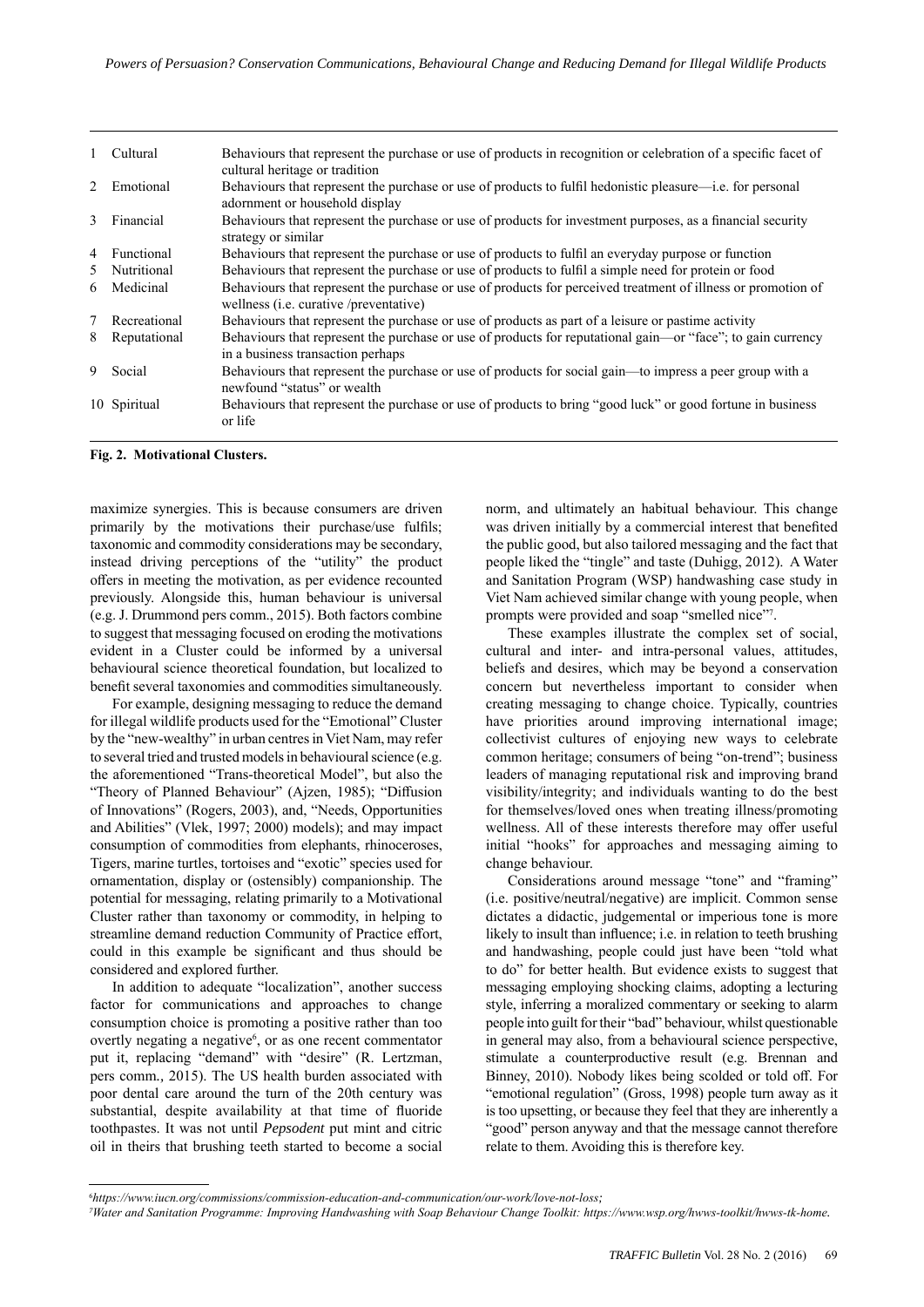Another result concerns the quality of the messenger. The target audience may dismiss the carrier of an "extreme" message (Chase and Do, 2012); i.e. assume it is somebody unqualified to comment, with inadequate credibility on the issue or too vested an interest in the result. This was evident in the WSP handwashing case study. In behavioural science there have been many studies conducted around the character traits and personality profiles that create the most influential messengers. Cialdini suggested Principle No. 4 "Liking" and No. 5 "Authority" as important (Cialdini, 2006). Celebrities often act as "Key Opinion Leaders" in campaigns and are critical in catalysing media interest and public profile. But reach is not resonance. Indeed, some studies (Feder and Savastano, 2006) suggest that "excessive socioeconomic distance is shown to reduce the effectiveness of diffusion... People turn to seek advice from their peers, from individuals of the same background, interest and values". In his celebrated book *The Tipping Point* (Gladwell, 2000), Gladwell posited several promising scenarios for promoting pro-social change through "Mavens"; "Connectors" and "Salespeople". Subsequent research found that "Mavens" are easily mobilized as messengers, but that "Connectors" and "Salespeople" are also crucial (Fell *et al.*, 2009). Overall, much more research on the individual qualities that make influential messengers is required.

A final consideration around "tone" and "framing" of behaviour change messaging, arises from the "Twin-Track Approach". Communications associated with Track One i.e. measures to impose a societal behavioural control, in simple terms reinforce the "sticks" in the rationale to change consumption choice. Messaging in Track Two can thus afford to focus more on the "carrots" shaping motivation. This mix of messaging, ensuring what is being advocated is in line with the EAST framework (Behavioural Insights Team, 2014) of Easy; Attractive; Social; and, Timely, and reaching the audience in eye-catching and engaging ways via multiple channels, is extremely powerful from a behavioural science perspective.

#### **Moving Forward? Marketing "Suitable" Alternatives**

A practical response for the demand reduction Community of Practice to these various factors could be to focus social and behaviour change communications and approaches on marketing a suitable alternative; i.e. one through which motivations or desires in a Cluster might still be met (CEPSM, 2016). Encouraging consumers to make a small shift from one commodity used for e.g. financial purposes to another, should be easier than stopping them from consuming any commodity fulfilling that motivation entirely (UK Government Communications Service, 2014). From a behavioural science perspective, it is one behaviour to change (i.e. purchase of that product specifically) rather than two (purchase of those products generally, plus that product specifically). High-value commodities such as elephant ivory, Tiger skins and rhinoceros horn are classed in a luxury product bracket (e.g. TRAFFIC, 2013; Sarchet, 2015; Kennaugh, 2016), thus, finding a "suitable" alternative with a similar utility from that bracket, could be fruitful from a behavioural science perspective.

 Risks in identifying a "suitable" alternative are inherent. Those related to synthetic substitutes were explored in Broad and Burgess (2016). As outlined there "In economic terms,

substitute goods are products that a consumer perceives as similar or comparable, so that obtaining more of one product makes them desire less of the other product (or vice versa)".

 Beyond this however, sustainability appraisals or similar assessments of "suitability" have not commonly been conducted for commodities of equivalent utility to wildlife products. Further, some candidate commodities are already known to be unsuitable. As a material, jade may hold similar utility to elephant ivory for luxury product consumers driven by Financial and Social motivations—it has great value, is carved skilfully, holds aesthetic appeal, spiritual significance and conveys a rich cultural heritage. Human rights abuses are often reported in the jade extraction industry and supply chain, however; it could not therefore be marketed as a suitable alternative to elephant ivory unless those concerns were addressed.

More encouragingly, financial analysts have reported recently that the "super wealthy" are buying more experiences and fewer products (Adams, 2013). This is especially significant for illegal wildlife products consumed conspicuously to display new-found wealth—i.e. for motivations in the Social Cluster. From a behavioural science perspective, purchase of an experience rather than a product can lead to a lower peak for, but more lasting gain in, hedonistic pleasure. In simple terms, experiences can redefine us and generate happy memories for many years. By contrast, products eventually recede to become "a familiar part of the furniture". This and aligned constructs were explored with the demand reduction Community of Practice in the "Creative Showcase" at the aforementioned Hong Kong workshop, and further ideas for "suitable" alternatives shared there are available in the Proceedings accordingly (TRAFFIC, 2016b).



**While jade may offer an equivalent utility for consumers to elephant ivory, it could not be marketed as a "suitable" alternative owing to alleged human rights abuses in the extraction industry.**

FLICKR CREATIVE COMMONS, JOE WU

FLICKR CREATIVE COMMONS, JOE WU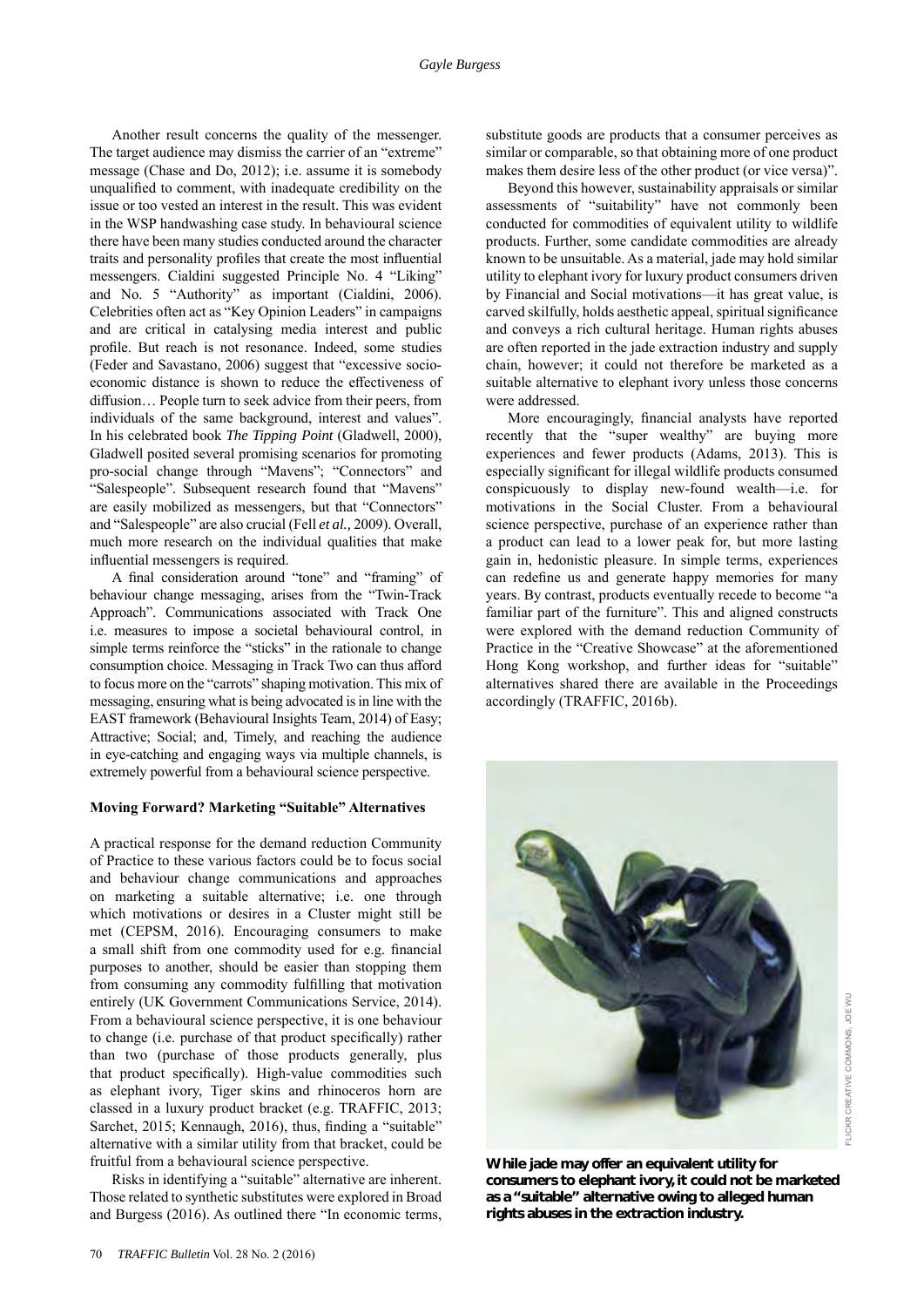#### **• An analysis of behaviours**

There are various behavioural "domains" and identifying which the "bad" behaviour being changed sits in, can be helpful in determining the most appropriate mechanisms through which to do so. For example:

1. Consumption behaviours relevant to illegal wildlife trade may span domains between "habitual" and "one-off" and "opportunistic" and "deterministic". The storability of products and whether they are consumed through a "destructive" or "durable" form of consumption relates:

- » Commodities consumed regularly and thus that need replenishing over time, would logically involve behaviours in the "habitual" domain—i.e. illegal wildlife products ingested for "Medicinal" use, to treat illness or promote wellness. Sometimes habitual behaviours are so routine and ingrained, people do not realise they are making a conscious choice to undertake them; "Lewin's Change Theory" can be applied to raise the level of cognition and catalyse reflection and "revision" accordingly.
- » Commodities consumed less frequently, could involve behaviours in the "one-off" domain—i.e. illegal wildlife products purchased perhaps as a gift, to secure a lucrative business deal for "Reputational" reasons. These behaviours may be easier to change through e.g. "Social Network Theory" with consideration of "Dunbar's Number" and the aforementioned EAST Framework alongside this.
- » "Opportunistic" purchasing choices might benefit from an emphasis on "Track One" Approaches: i.e. as people purchase when they come across products in a physical or virtual market, removing them from that market through measures to impose societal control, will change the purchase behaviour by default. "Deterministic" purchasing choices meanwhile are more likely to benefit from additional emphasis on "Track Two" Approaches: i.e. communications and approaches that aim to shape

 individual motivation. Kahneman's "Fast" and "Slow" Thinking , offer a useful corollary and plentiful point of reference here. 2. Little is known currently about what the "entry/gateway" and "catalyst" behaviours are that trigger more established patterns of consuming illegal wildlife products. Consumer research provides some insight into what prompts initial purchase choice, but this is simplistic and not the same. Often "entry/gateway" behaviours are useful to know as they are easier to change—more malleable and in simple terms, less "sticky", i.e. not a fully-fledged part of the consumer's "psyche" yet. Further research is thus recommended. 3. Finally, it is worth considering how consumption behaviours in different "Motivational Clusters" relate to the layers in Maslow's "Need Hierarchy". Those in the more basal layers of the hierarchy (i.e. those fulfilling "Nutritional" motivations, which may relate to the "physiological" layer) may require more thoughtful approaches and sensitive messaging, to accommodate ethical considerations and avoid a counterproductive effect.

#### **• An analysis of commodities**

It would be interesting to identify which commodity carries the greatest potential for conservation impact. For example, in relation to Tiger products—would it be skins, claws, teeth or bone pastes, glues, wines or jewellery? The answer would be determined by a complex mesh of considering:

- » How frequently the commodity is purchased (associated with the previous point about "durable" and "destructive" types of consumption, but also potentially price, and perceptions of future supply);
- » How much raw material is involved in production; and
- » How durable/storable the product is.

If certain commodities appear to have a much higher potential for conservation impact than others, identifying a suite of associated "Headline Behaviours" to focus demand reduction Community of Practice effort around changing, may be useful.

#### **• An analysis of the target audience according to attitude**

Current target audience segmentation for demand reduction messaging focuses on a mix of socio-economic status; occupation; age; gender and location. Attitudinal segmentation (i.e. according to those who are most "willing" and "able" to act) can, alternatively, be an extremely powerful way of catalysing behaviour change. Only one consumer research study so far (regarding one commodity from one taxonomy in one geography), has identified who the "Persuadables" are and whether emotional or logical arguments work best with them in changing choice. Others have identified "Likely Buyers" and may be adapted.

**• Whether there would be a "Rebound-effect"**

The so-called "Rebound-effect" is well established in relation to climate change campaigns; i.e. when carbon savings made through one type of behavioural change are offset by gains in another. A simple illustration is somebody who spends a year saving carbon and money by switching off electrical appliances when they are not in the room, and takes a long-haul flight to reward themselves. It is unclear whether this could be something the conservation community may have to consider in due course, but closely relates to the "suitability" of alternatives being marketed through behavioural change messaging instead, and potentially also the analysis of aforementioned commodities.

**• Whether there are existing successful messages that social and behaviour change communications and approaches could be aligned more closely with**

Messaging can often be aligned with other successful messages, provided there is adequate lateral thinking and an appetite for creative approaches. Examples could include messaging that emphasizes making the "right" consumption choice (i.e. selecting the "suitable" alternative) is part of e.g. civic pride; good health; a patriotic act; Corporate Social Responsibility commitments or; living a more sophisticated lifestyle. If message alignment is seamless enough, this may pave the way for "piggybacking" behavioural change communications on these themes, thus achieving a "multiplier effect", mainstreaming action and maximizing impact.

#### **Fig. 3. Aspects to consider and discuss further amongst the demand reduction Community of Practice.**

Based on information influencing the design of behaviour change communications and social and behavioural change communications and approaches in the public health, international development and sustainable lifestyles arenas, the above are noted as opportunities for future demand reduction Community of Practice investigation.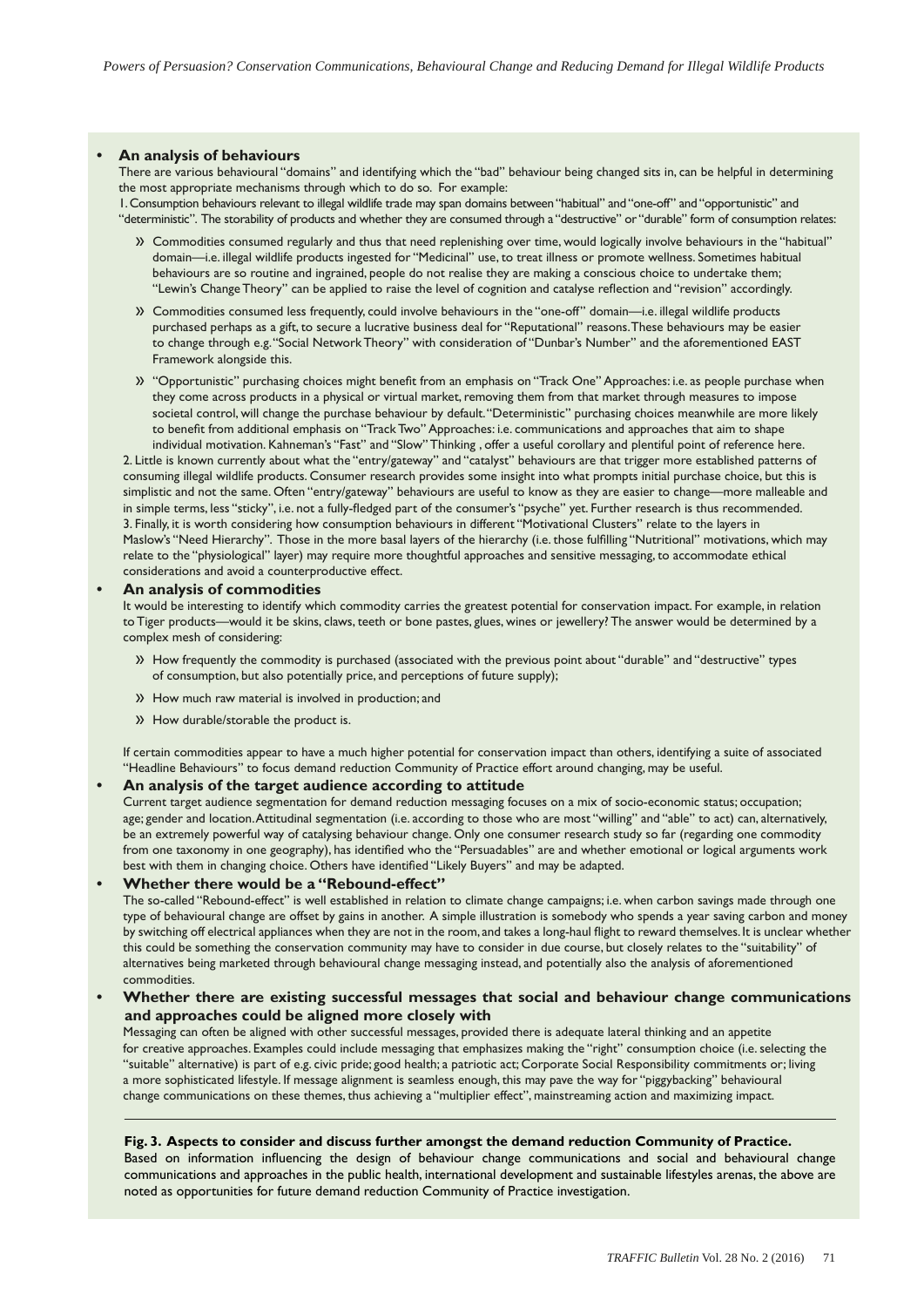Other success factors for Behaviour Change Communications and Social and Behavioural Change Communications messaging include appealing to the heart as well as the head (i.e. using emotional and logical arguments); recognizing and rewarding the "good" behaviour once it has been conducted; and playing to our natural tendencies towards loss aversion, cognitive biases and heuristics. Consideration of these is beyond the space available in this paper, but included in the Wildlife Consumer Behaviour Change Toolkit<sup>8</sup> created to support the Community of Practice working on changing behaviour to reduce consumer demand for illegal wildlife products.

 Final factors worth featuring here are that messaging should avoid reinforcing the utility of the illegal wildlife product in question (for example, by showing highquality visuals of it in a processed state), and implying the current "bad" behaviour of purchasing it is a social norm; i.e. commonplace, with many displaying it without consequence. This arises inadvertently from broader media coverage of markets driving the poaching crisis; but it is recommended that those designing messaging to change behaviour messaging are mindful as a result, to ensure real and rapid impact in reducing the demand for illegal wildlife products.

#### **More Information**

This paper considers some of the challenging questions facing the conservation community in relation to communications raising awareness of the escalating threats to endangered species and those aiming to reduce some of those threats, by changing consumer behaviour. It introduces some of the behavioural science principles that could help guide, shape and inform an impactful response, but also seeks to stimulate further discussion by all those with a stake, passion, interest or mandate in reducing demand for illegal wildlife products, i.e. the demand reduction Community of Practice. This discussion will be continued through the Wildlife Consumer Behaviour Change Toolkit<sup>8</sup>, and other aspects of follow-up to the *Changing Behaviour to Reduce Demand for Illegal Wildlife Products Workshop* held in Hong Kong, 7–9 March 2016. Further information will be made available in due course on: www.changewildlifeconsumers.org.

#### **Acknowledgements**

The author thanks Rowena Merritt and Steven Broad for kindly reviewing this paper.

 $\delta$ (www.changewildlifeconsumers.org)

#### **REFERENCES**

- Adams, A. (2013). Luxury Consumers Value Products, Not Buying Experiences. http://www.forbes.com/sites/arieladams/2013/05/23/luxury-consumers-value-products-notbuying-experiences/#1a2736aa7a50, 23 May.
- Ajzen, I. (1985). From Intentions to Actions: A Theory *of Planned Behaviour* In: Kuhl, J., and Beckmann, J. (Eds), Action Control: From Cognition to Behavior. Berlin, Heidelber, New York: Springer-Verlag. Pp.11–39.
- APCO Insight/The Nature Conservancy (2015). Curbing Ivory *Consumption: Messaging Research.* The Nature Conservancy.
- Ariely, D. (2008). Predictably Irrational: The hidden forces *that shape our decisions.* Harper Collins. 384 pp.
- Behavioural Insights Team (2014). EAST: Four Simple Ways *to Apply Behavioural Insight*. http://38r8om2xjhhl25mw24492dir.wpengine.netdna-cdn.com/wp-content/uploads/2015/07/BIT-Publication-EAST\_FA\_WEB.pdf. 53 pp.
- Bennett, N.J. and Roth, R. (Eds) (2015). The Conservation Social *Sciences: What?, How? And Why?* Vancouver, BC: Canadian Wildlife Federation and Institute for Resources. Environment and Sustainability, University of British Columbia.
- Bond, M. (2014). The Power of Others. Peer Pressure, Groupthink, and How the People Around Us Shape *Everything We Do.* OneWorld Publications. 320 pp.
- Brehm, J.W. (1966). A Theory of Psychological Reactance, Oxford Academic Press.
- Brennan, L., and Binney, W. (2010). Fear, guilt and shame appeals in social marketing. *Journal of Business Research,*
- Broad, S. and Burgess, G. (2016). Synthetic biology, product substitution and the battle against illegal wildlife trade. TRAFFIC Bulletin, 28(1):22-28.
- Burgess, G., and Compton, J. (2013). Editorial. TRAFFIC Bulletin, 25:(2):41. TRAFFIC, Cambridge, UK.
- CEPSM (Centre of Excellence for Public Sector Marketing) (2016). 10 tips for changing people's behaviours through social marketing. https://cepsm.ca/10-tips-for-changingpeoples-behaviours-through-social-marketing/. Viewed on 31 July 2016.
- Chase, C. and Do, Q.T. (2012). *Thay* đổi hành vi rửa tay trên quy *mô lớn: Bằng chứng từ đánh giá ngẫu nhiên ở Việt Nam, and* Handwashing behavior at scale: Evidence from a randomized *evaluation in Vietnam*. Policy Research Working Paper 6207. World Bank: The World Bank Sustainable Development Network WSP & Development Research Group Poverty and Inequality Team. www.wsp.org
- Cialdini, R.B. (2006). *Influence: The Psychology of Persuasion* HarperBusiness. 320 pp.
- Csutora, M. (2012). One More Awareness Gap? The Behaviour-Impact Gap Problem. *Journal of Consumer Policy,* 35:145–163.
- Duhigg, C. (2012). *The Power of Habit*, Random House Books. 386 pp.
- Feder, G. and Savastano, S. (2006). The Role of Opinion Leaders in the Diffusion of New Knowledge: the Case of *Integrated Pest Management.* Development Research Group at the World Bank. http://elibrary.worldbank.org/ doi/abs/10.1596/1813-9450-3916
- Fell, D., Austin, A., Kivinen, E., and Wilkins, C. (2009). The diffusion of environmental behaviours; the role of influential *individuals in social networks.* Report 1: Key findings. A report to the Department for Environment, Food and Rural Affairs. Brook Lyndhurst. Defra, London. http://www.brooklyndhurst. co.uk/media/3b1ffea0/Mavens%20summarv.pdf